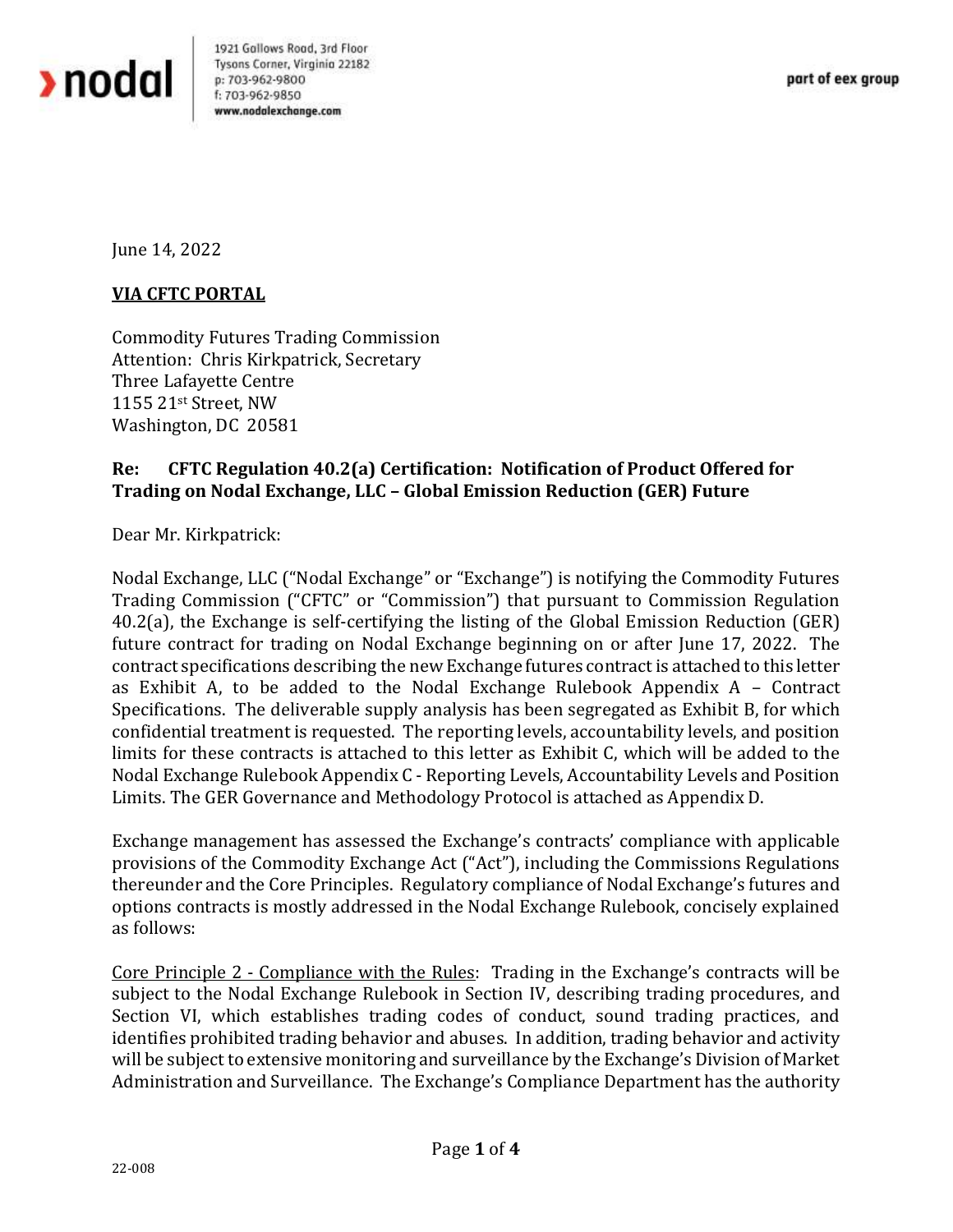to address disciplinary matters through investigation and enforcement procedures in accordance with Section VII of the Exchange Rulebook.

Core Principle 3 - Contracts not Readily Susceptible to Manipulation: A description of the underlying cash markets and deliverable supply analysis for the Exchange's new contracts is provided in attached Exhibit B, which demonstrates compliance that the Exchange's new contracts are not readily susceptible to manipulation. In Addition, the GER Supervisory Committee (GERSC) will provide independent governance and review, monitor ongoing development, and conduct necessary amendment on the eligible deliverable products and registries in accordance with the GER Governance and Methodology Protocol provided in attached Exhibit D.

Core Principle 4 - Prevention of Market Disruption: Trading in the Exchange's contracts will be subject to the Nodal Exchange Rulebook Section VI, which prohibits disruptive trading behavior and manipulation, subject to monitoring and surveillance by the Exchange's Division of Market Administration and Surveillance.

Core Principle 5 - Position Limitations or Accountability: The spot-month speculative position limits for the Exchange's contracts are set at less than 25% of the deliverable supply in the respective underlying market. In addition, the Exchange monitors and enforces position accountability rules for individual single-month and all-months combined, which are also within 25% of deliverable supply. The new contract reporting levels, accountability levels and position limits are provided in attached Exhibit C, to be added to the Nodal Exchange Rulebook Appendix C – Reporting Levels, Position Accountability Levels and Position Limits.

Core Principle 7 - Availability of General Information: The Exchange will post general information, including the contract specifications for the new contracts, Exchange fees, and the Nodal Exchange Rulebook, on the Exchange's website: [www.nodalexchange.com.](http://www.nodalexchange.com/)

Core Principle 8 - Daily publication of Trading Information: The Exchange will publish daily information on settlement prices, volume, open interest and opening and closing ranges for the Exchange's actively traded contracts on its website.

Core Principle 9 - Execution of Transactions: The Exchange's new contracts will be available on the Exchange's electronic trading screen that is a central limit order book ("CLOB"). The CLOB provides the market with the ability to execute the Exchange's contracts from the interaction of multiple bids and multiple offers within a predetermined, nondiscretionary automated trade matching and execution algorithm.

Core Principle 10 - Trade Information: The CLOB will maintain all information with respect to each order and each consummated trade, as well as all other information relating to the trade environment that determines the matching and clearing of trades. As such, any order

Page **2** of **4**

22-008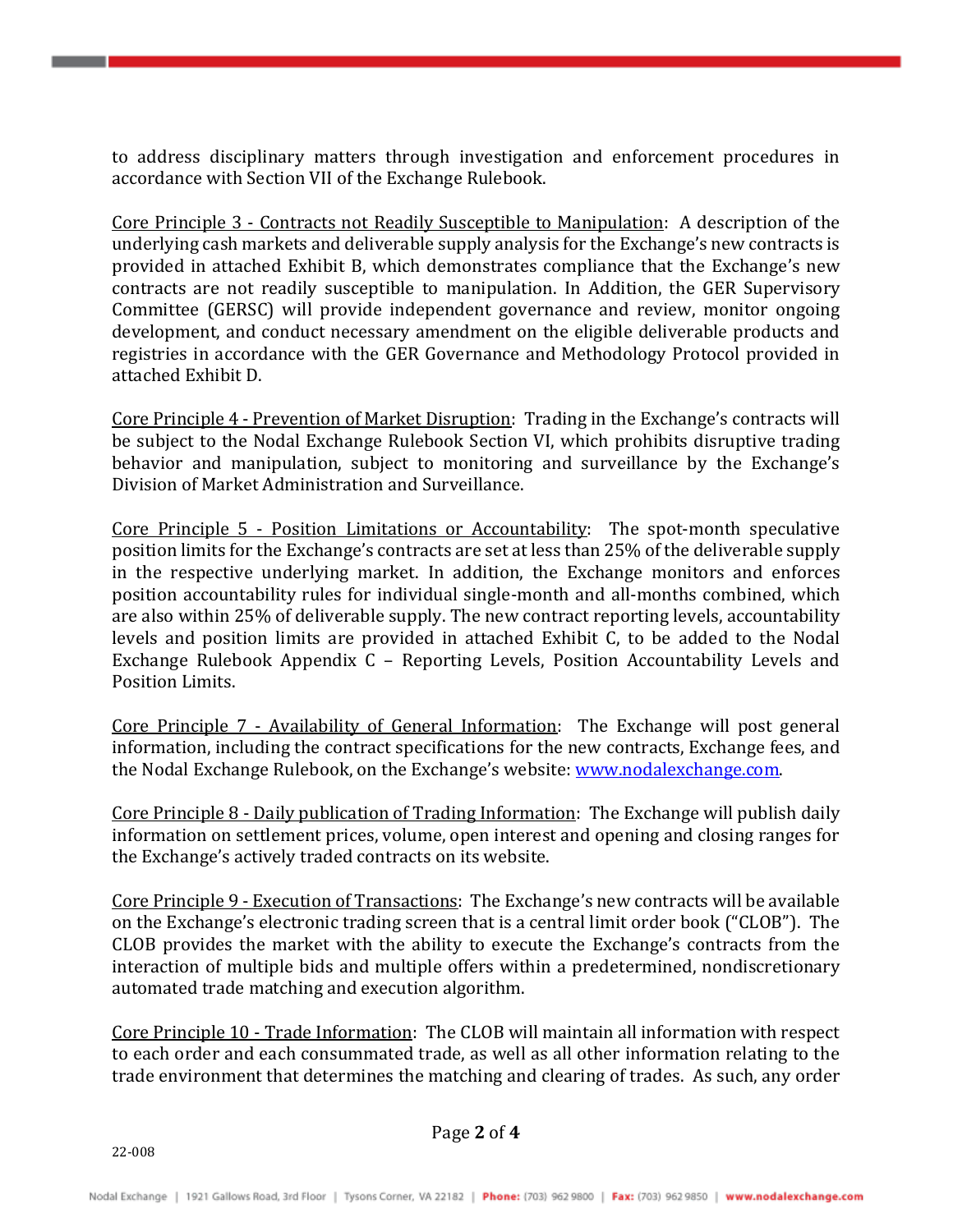submitted to the CLOB can be tracked from the time it is entered into the system until the time that it is matched, canceled or otherwise removed.

Core Principle 11 - Financial Integrity of Transactions: The Exchange has entered into a clearing arrangement with Nodal Clear, a derivatives clearing organization subject to Part 39 of the Commission Regulations. The new contracts executed on the CLOB or as a block trade will be subject to the Exchange Rulebook provisions for submission to Nodal Clear for clearing as described in Section V.

Core Principle 12 - Protection of Markets and Market Participants: Section VI of the Nodal Exchange Rulebook protects the market and market participants from abusive, disruptive, fraudulent, noncompetitive and unfair conduct and trade practices. The new contracts are subject to these rules that apply to all transactions in the Exchange's contracts.

Core Principle 13 - Disciplinary Procedures: Section VII of the Nodal Exchange Rulebook describes the disciplinary procedures of the Exchange that authorize the Exchange to discipline, suspend, or expel anyone on the Exchange that violates these rules.

Core Principle 14 - Dispute Resolution: Section VIII of the Nodal Exchange Rulebook establishes rules concerning alternative dispute resolution, which provide for the resolution of disputes between or among Exchange users through the NFA arbitration program. Under Section VIII, arbitration is available for all disputes, controversies or claims among all Exchange users relating to Exchange activities.

Pursuant to Section 5c(c) of the Act and the Commission's Regulation 40.2(a), the Exchange certifies that the Exchange's new futures and options contracts to be listed comply with the Act and the Commission's Regulations thereunder.

Nodal Exchange certifies that this submission has been concurrently posted on the Nodal Exchange website at [www.nodalexchange.com.](http://www.nodalexchange.com/)

If you have any question or need additional information regarding the above, please contact the undersigned at 703-962-9853 or [markotic@nodalexchange.com](mailto:markotic@nodalexchange.com) or Anita Herrera, Chief Regulatory Officer & General Counsel at 703-962-9835 or [Herrera@nodalexchange.com.](mailto:Herrera@nodalexchange.com)

> Sincerely, /s/ Max Markotic Senior Director Compliance

Attachments:

• Exhibit A: June 17, 2022 Addition to Nodal Exchange Appendix A - Contract Specifications

Page **3** of **4**

22-008